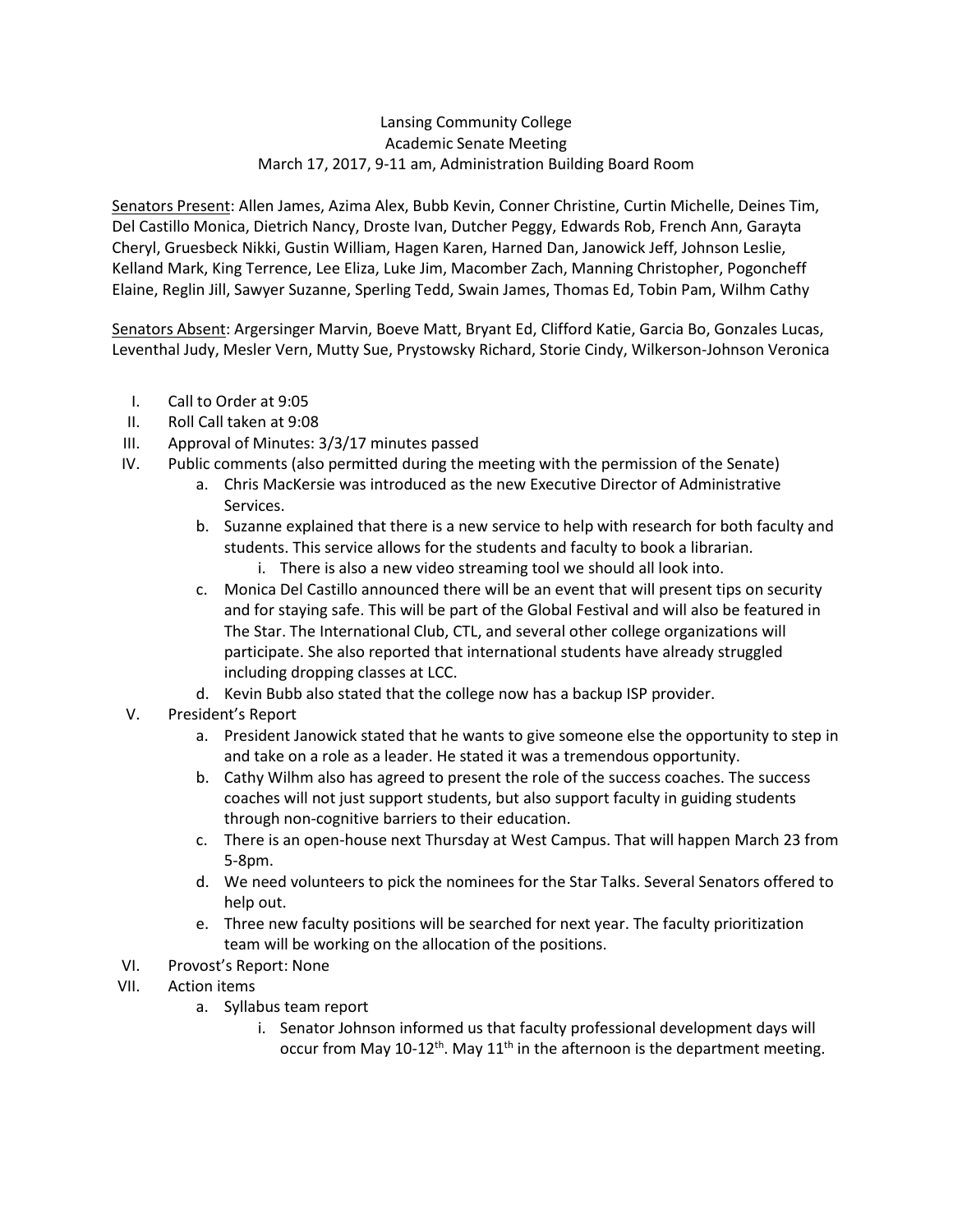- ii. There were several discussions regarding the current syllabus and the need for change. There were several suggestions made and these were articulated in the report which is an addendum 1 to these minutes.
- iii. Senator Luke explained that it's important to make sure the syllabus makes the course interesting or enticing to the student. President Janowick pointed out that we are using Concourse to ensure students can access the document.
- iv. Sr. VP Webb Sharpe indicated that it's important that students with disabilities still have the same accessibility.
- v. Senator Luke explained that from a very senior level that it was acceptable to have a visually pleasing syllabus as long as it had the same information. However, this week a decision was made that contradicted this.
- vi. Senator French said there is no other way to ensure the content is correct other than using Concourse. Thus, it must be the only medium we should use.
- vii. Senator Sperling reminded the Senate that the syllabus is a contract and that what is in the syllabus needs to be consistent across campus.
- viii. President Janowick reminded everyone that the master syllabus provides required information to the individual section syllabi. The Concourse syllabus does not have to be the first day handout. We need to marry the practical and the ideal when it comes to the issue. Senators should go back to departments and discuss the difference between the Concourse syllabus and the first day handout.
- ix. Senator Kelland moved to accept the Syllabus Team Report
- x. Senator Conner seconded the motion.
- xi. The proposal was adopted.

## VIII. Other Reports and updates

- a. Student Senator reports
- b. Elections update Chris Manning
- c. Student Success Center update-Andrea Hoagland, Elenka Raschkow, Jill Reglin
	- i. At present the concept is still being explored. There have been reviews of many different models for this concept. In these academic success centers, there are core services that include Library, tutoring, Writing Centers, Math & Science Centers, Success Coaches, and a Center for Teaching Excellence.
	- ii. There are a variety of staffing models using professional tutors, student tutors, faculty support etc. and we will have to develop a unique staffing plan for the LCC version of a student success center.
	- iii. Secretary Manning asked if there will be some kind of reading support in the Center for Student Success. This had been discussed.
	- iv. There is also a clear need for providing digital literacy support as well. So, there are still discussions about the services that will be provided by this conceptual center.
	- v. Parliamentarian Werner expressed a need to inform faculty of what services are available but also saw the importance of the success coaches in direct students to the correct service.
	- vi. Senator Droste also noted that when the Academic Resource Center and Learning Commons merged, the ARC was eliminated rather than merged. He expressed concern that there might be elimination rather than merger.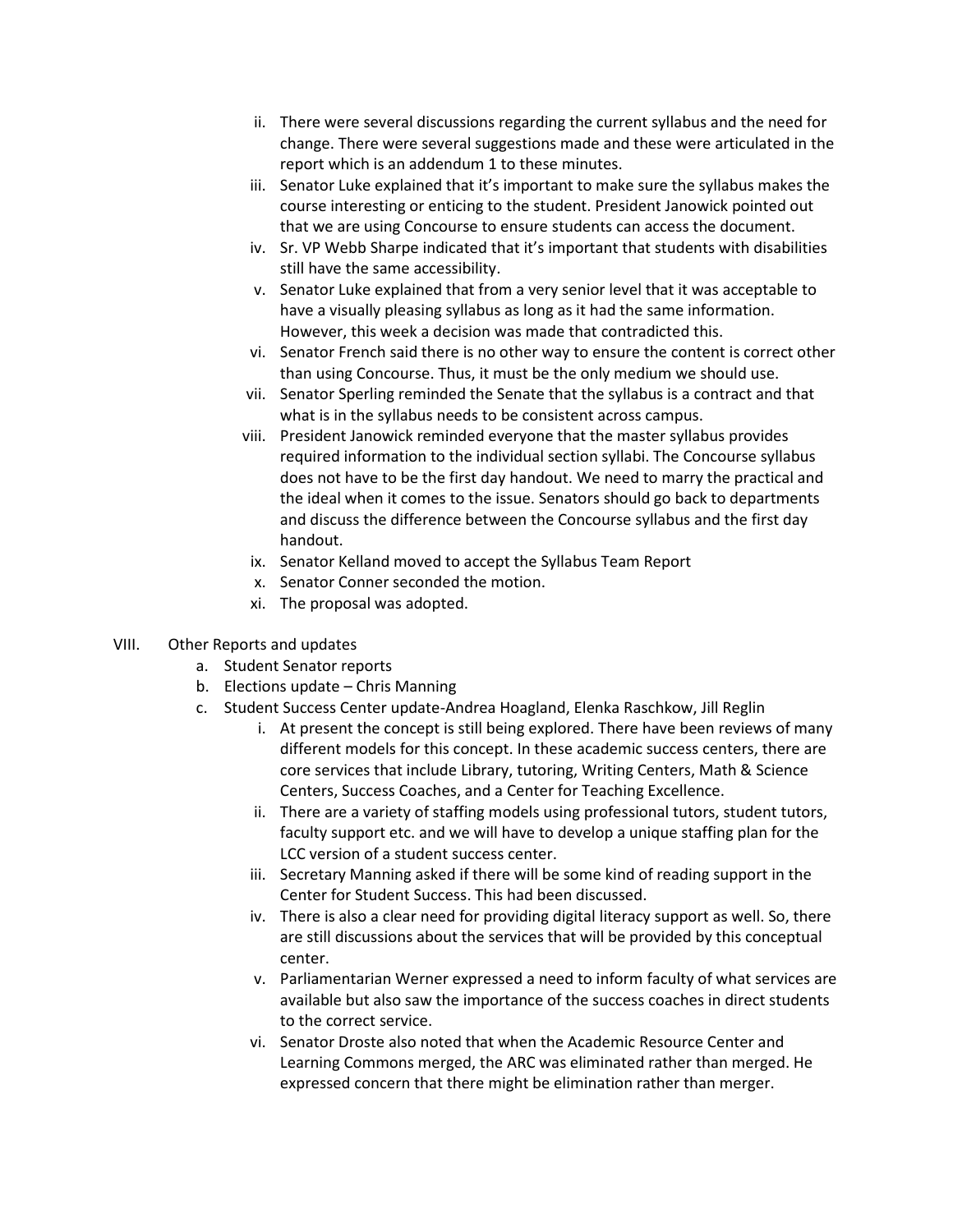- vii. The college needs to establish how faculty might be involved. There also needs to be collaborative training as well.
- viii. A member of the public pointed out there is no mention of the CTL, ESOL support and other issues related to connecting throughout the college.
- ix. Senator Sperling expressed a need for a single place to go to choose a service for the student. Finding these services can be difficult, but this concept would effectively direct students more easily.
- x. The Center will establish connections if not a physical presence within the Center. So, there will be partner services that will be connected as well.
- xi. Senator Johnson questioned why CTE would be a part of this student success center. Is this a reorganization? Or, there some underlying philosophical connection? It was stated that this would actually be overseen by a new dean and a new area would be created. This, however, needs to be clarified. No one was sure about the answer to this and will address the question to the Provost.
- xii. It was also stated that while there are many good resources on campus, but these are horribly under-utilized. Hopefully the success coaches will be able to direct the students to the right services. Most success coaches are either social workers or licensed professional counselors, and there is some excitement about this.
- IX. Senator Del Castillo provided an update on protocol for a student's passing. Counselors are initially notified. Faculty and students who are in the same course sections are notified. Clubs and organizations are also notified. Making this information more public is not up to the counselors. However, when this does occur, the counselors follow and execute protocol quickly.
- X. Senate Team meetings and reports
	- a. Faculty Prioritization team
	- b. Adjunct Committee team
	- c. Academic Policy Review team
	- d. Fiscal Responsibility and Resource Management team
	- e. Student Advisory Standing Committee
- XI. Discussion items
	- a. Statement of Student Expectations
	- b. Student ready college/quality learning experience—Alex Azima
		- i. Immediate Past President Azima explored the concepts of creating a "studyready college". He presented some of the concepts in a presentation. This presentation is available in the Senate's shared space. He is looking for volunteers to help him with the work. Several faculty offered to volunteer.
		- ii. Some mentioned that push-back for creating a student ready college comes from the need to maintain high standards so students can earn accreditation.
- XII. Meeting adjourned at 11:01

Respectfully submitted by Chris Manning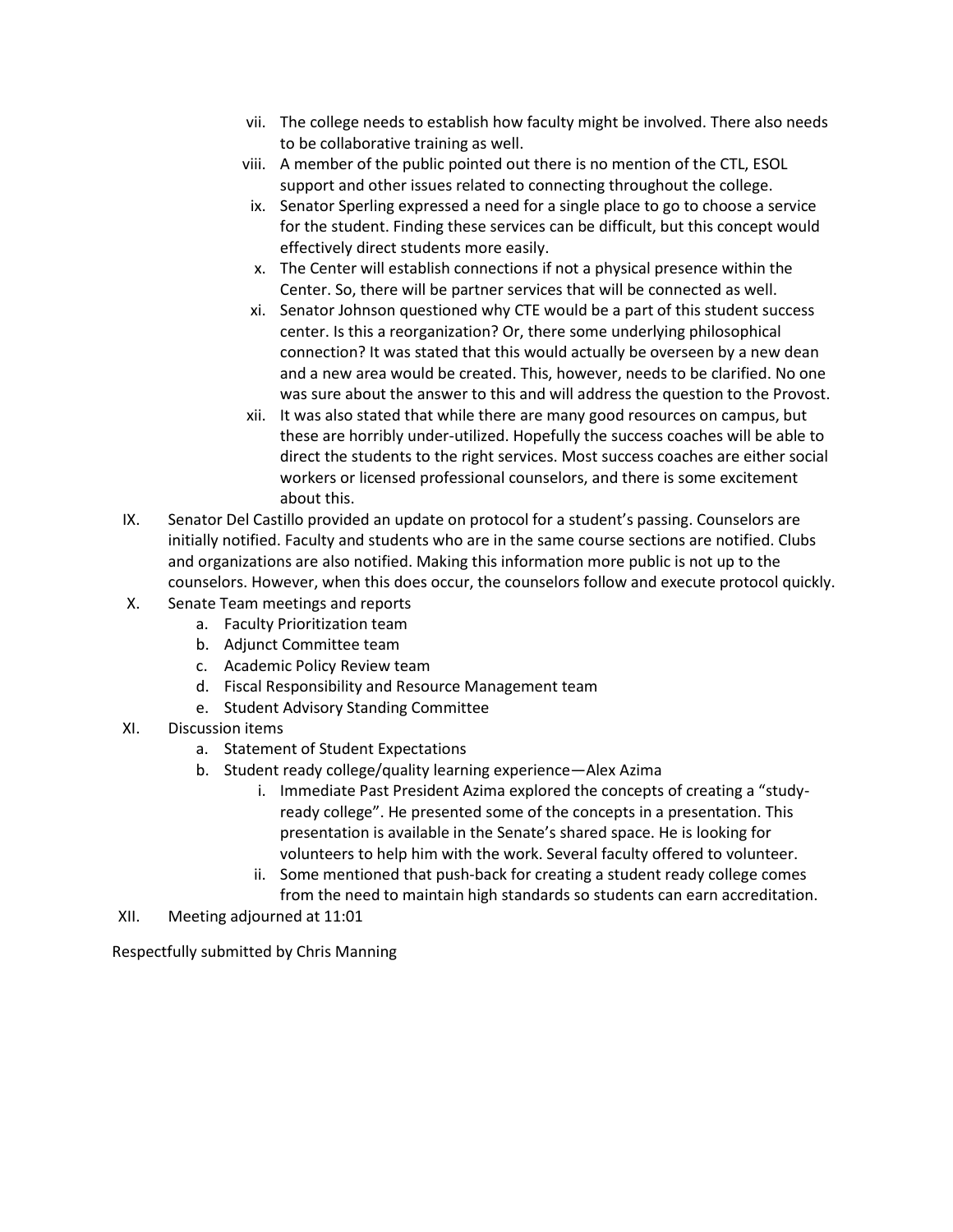# **Syllabus Team Report to LCC Academic Senate—3 February 2016**

We were an ad hoc group who met to see if we could work with Concourse in order to deal with some issues in syllabus consistency. Along the way, we also had some other questions about syllabi posed to us.

Those who worked with us and had input included faculty, administrators, and support staff: Ann French, Nicole Gruesbeck, Laurie Kinne, Mary Ellen Laatsch, Jim Luke, Leslie Johnson, Sunil Nityanand, Elaine Pogoncheff, Richard Prystowsky, Kari Richards, Suzanne Sawyer, Joyce Werner.

## What We Learned

Talking to Dr. Prystowsky and looking at the syllabus policies on other colleges, we learned that four things need to be present in syllabi and consistent across multi-section courses:

- Descriptions, Credit Hours, etc.
- Course Topics

Topics should be clear enough for any new adjunct to pick up the syllabus and know what to teach, but broad enough to allow for flexibility in how an instructor wants to teach.

- o Topics listed will allow a perspective student to know what is covered in the course.
- $\circ$  Curriculum support areas, like the Library & Tutoring, will use course descriptions and topics to obtain resources to support course expectations.
- Learning Outcomes
	- o For clarity, think of "Topics" as nouns, the general topics a course will cover; "Outcomes" are verbs, what a student should be able to do as a result of studying the course topics.
- Evaluation Criteria
	- $\circ$  Can be a range, as determined by the course curriculum committee, but faculty must stay within that range when teaching their sections.

Our service agreement with Intellidemia allows some customizations to be made that will suit our purposes. Also, we can "lock down" some sections so that changes cannot be made to a section syllabus that would make a section syllabus inconsistent with the course master syllabus. However, one section, Evaluation Criteria, cannot be locked down; we have to have a way for faculty to include their individual grading scales for courses that allow criteria to fall within a specific range.

## Questions Brought to Us

- 1. Can faculty create and distribute a more graphically pleasing syllabus as long as it mirrors the master syllabus?
- 2. In Concourse, can faculty simply link to a complete schedule rather than including one in the designated area?
- 3. How do groups on campus bring suggestions for inclusion (e.g. adding information about the Student Ombudsman) in ALL course syllabi?